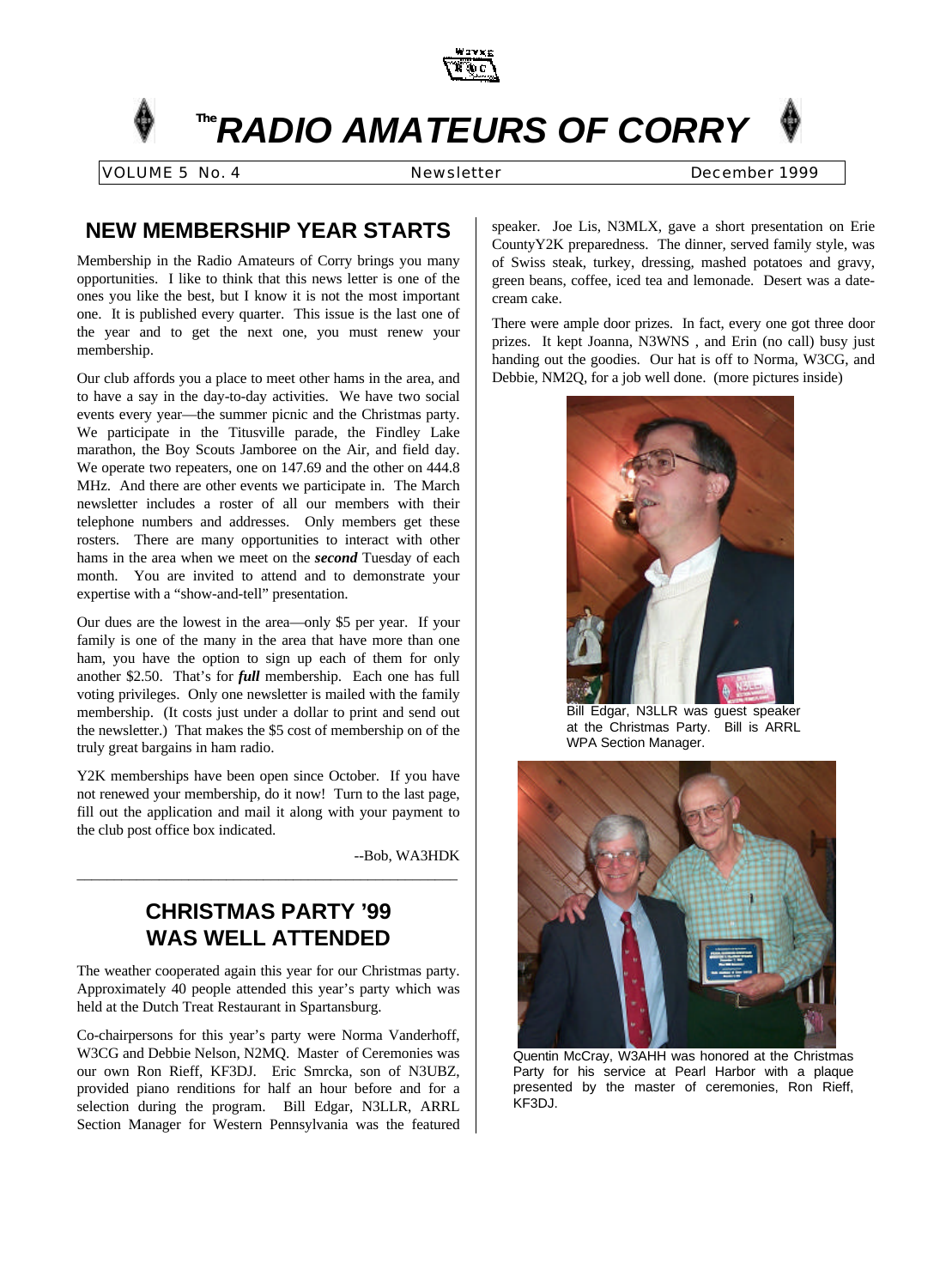### **ELGIN TOWN PARK WAS SITE FOR 1999 JOTA ACTIVITIES**

Saturday October  $16<sup>th</sup>$  was the date for the 1999 Boy Scout Jamboree on the Air which was held at Elgin Town Park again this year. The weather, which on some previous years made things a real challenge, was sunny and cool and warmed to a pleasant 55 to 60 degrees by mid afternoon. The activities began at 9:00 AM with the erection of WA3HDK's "hank of wire" long wire antenna. With the assistance of Scout Leader Bob Pelec and his son Shawn and another Scout whose name was Nick, a tall limb in a nearby tree was utilized for support of the antenna. After a ground stake was driven and proper hookups were made, the little but mighty Alinco DX-70 and matching auto-tuner was fired up. Power was provided by a large vehicle battery and AC charger to maintain the proper operating voltage. W3GHO also brought a ICOM IC-706 with autotuner and long wire for back up if a second station was needed.

The first QSO was made at 9:40 AM and we were off and running with local Scouts Shawn and Nick talking to AA9UB and Scouts Steve and Tyler in Illinois followed by 17 other interesting QSO's during the course of the day some of which lasted nearly half an hour. Around mid morning Ray who is a Scout from Waterford joined us and enjoyed talking in French to the Boy and Girl Scouts at P43ARC which was operating the J.O.T.A. event from a beach area on the Island of Aruba which is in the Caribbean. As most of you know this writer enjoys eating most any kind of food so the offer of some Boy Scout Chili was accepted at lunch time and was very tasty, if I do say so. The scouts sure know how to enjoy themselves.

This year's JOTA. was not as well attended as in past years but we had quality if not quality. WA3HDK left for a couple of hours to attend a chicken cookout for Ford Owners and W3GHO left to attend the Coffee Meeting with long time member of the Radio Amateurs of Corry, Guy Williams KE5KQ. Some of you may remember Guy as WA3SOQ. He now resides in Houston, TX and was visiting here for a weekend. WA3HDK Bob and W3GHO Jerry managed to make a total of 18 contacts with stations in several states and one real nice DX contact with P43ARC where there were several Scouts waiting to speak to W3YXE and the Scouts at Elgin, PA. Operation ended at 6:52 p.m. and the last QSO with WB2KZI in Hartford, NC. WA3HDK also did double duty by taking many digital photos for the Newsletter.

WB3AYW Leonard, W3BZJ Mac and K3HJQ Larry stopped by during the day as well as Scout Leader Terry McCray and two Scout Moms. With the temperature dropping and the setting of the sun, a tired but happy crew called it a day with thoughts of next year's JOTA looming in the future.

--Jerry W3GHO

*Editors note: The pictures for this article were lost in processing. That happens sometimes—darn!* \_\_\_\_\_\_\_\_\_\_\_\_\_\_\_\_\_\_\_\_\_\_\_\_\_\_\_\_\_\_\_\_\_\_\_\_\_\_\_\_\_\_\_\_\_\_\_\_\_\_\_

**Your dues are payable now. The must be in before February 20 to be included in the new club roster which is printed in the next issue of the newsletter.**

## **Radio Amateurs of Corry Minutes 9 September 1999**

The Meeting was called to order by President, WA3HDK at 7:31 PM with the following Officers present, President, Bob WA3HDK; Vice President, Leonard WB3AYW; Treasurer, Mike N3GCY. Frank, KE3PD took Secretary WT3O's place.

The minutes from the August  $3<sup>rd</sup>$  meeting were printed in the Newsletter which was distributed to the members at the meeting. They were accepted without any changes.

The Treasurer's report was given by Bob WA3HDK. He also reported two new members for the Club. Bob also read a report from the Stanford Hose Company referring to their field day.

#### **Committee Reports**: None

The Newsletter was distributed to members, Great job Bob !!!!! WA3HDK asked for help to co-edit the newsletter, he then gave a report on the Titusville Parade and reported the \$100.00 donation given to the Club, he also stated we could have used a couple of more helpers.

WA3HDK stated that we need a committee to check into the changes of the by-laws on Meeting time etc., also the required legal procedures. He noted the Club gets \$1.50 for each CD ROM that is sold.

#### **New Business:**

We need 7 more volunteers to help with the Findley Lake 10k walk. Reminder: The Hamburg Hamfest is the same day. J.O.T.A. It was discussed that there may be 2 locations this year, we will need about 5 operators on October  $16<sup>th</sup>$  for this event.

W3AHH and WB3AYW were appointed to serve as Nominations Committee for Club Officers in the year 2000 elections.

WA3HDK reminded W3BZJ that we need a name for the Duard May Award by the November Meeting. The 50-50 was won by KE3PD and the \$6.00 donated back to the Club

A motion to adjourn was made by WB3AYW and seconded by N3XBA at 8:02 PM.

> Respectfully submitted, Frank Cutshaw KE3PD Temporary Secretary

### **Radio Amateurs of Corry Minutes 12 Oct 1999**

\_\_\_\_\_\_\_\_\_\_\_\_\_\_\_\_\_\_\_\_\_\_\_\_\_\_\_\_\_\_\_\_\_\_\_\_\_\_\_\_\_\_\_\_\_\_\_\_\_\_\_

The meeting was called to order by President, WA3HDK. there were no other officers present. Jerry, W3GHO was appointed temporary Secretary for tonight's meeting. There were a total (continued on page 3)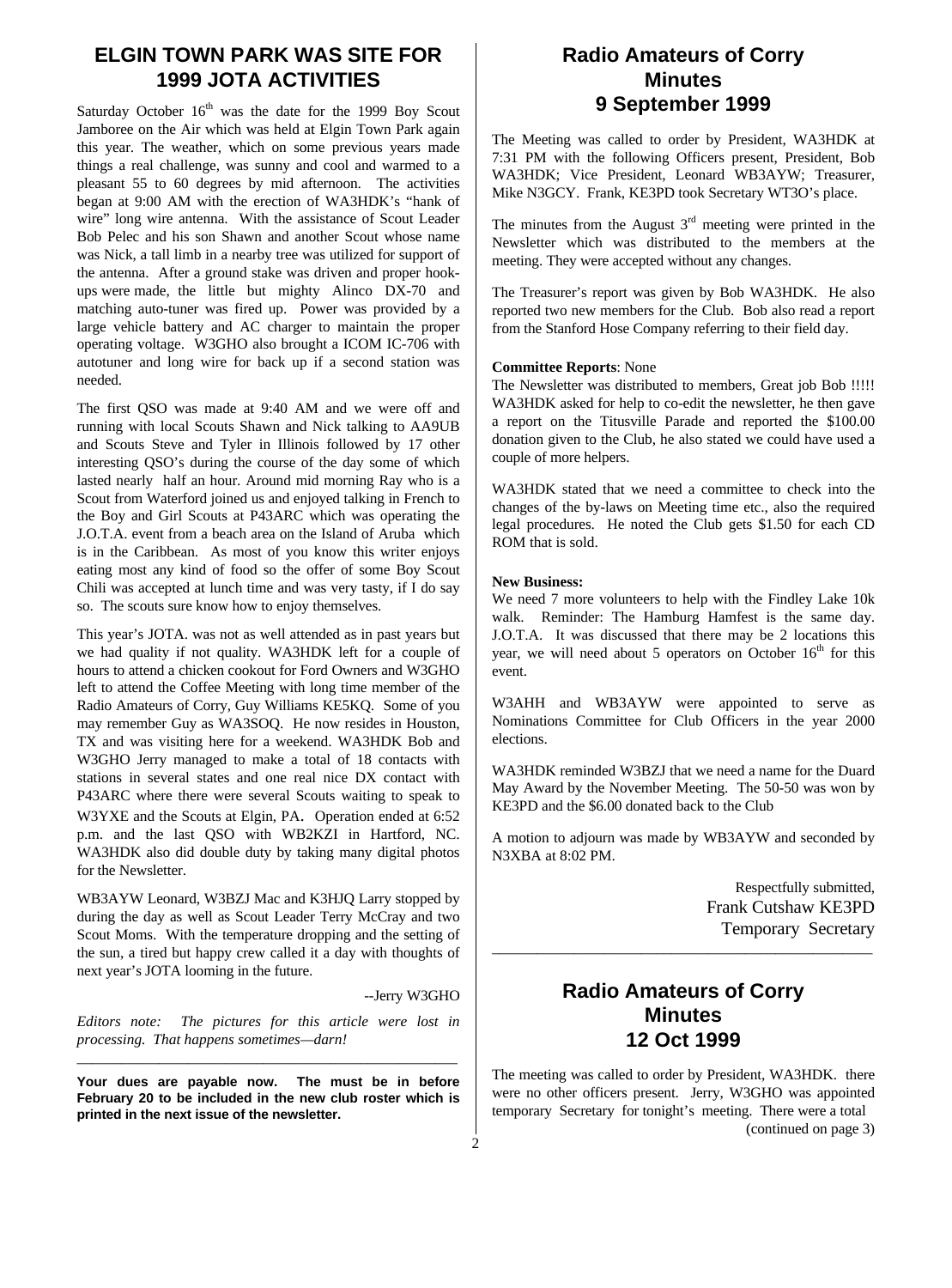of 9 Members present. Minutes from the September 1999 meeting were read and approved as read. Due to the absence of treasurer, Mike N3GCY, there was no Treasurer's report available.

### **Old Business:**

WA3HDK reported 3 orders had been placed for the CD ROM Club Picture Disk.

J.O.T.A. information was reported after WA3HDK met with Terry McCray the Boy Scout Leader. We are to meet at the Elgin Boro Park at 9:00 AM to set up equipment and install antennas, operation will be until 4:00 PM. At least 3 operators are needed to keep rigs going. J.O.T.A. Publications have arrived on time and will be used at the event.

Ron KF3DJ reported he had rewritten the preamble for the Thursday nite 2 meter net callup. After reading and discussion a motion was made by Craig K3PLV to accept the new preamble. Seconded by W3CG Norma. Motion was approved.

#### **New Business:**

Bob WA3HDK reminded the members present that the year 2000 dues would soon be payable and must be paid before March 2000 to insure receiving a newsletter.

A letter from Bill Edgar, N3LLR WPA SCM, congratulating Bob WA3HDK on the super fine job he did on the Club Newsletter was read, also a letter was read from Bernie Fuller N3EFN ARRL Vice Director asking for our Vote for his reelection and explained some of his objectives and programs.

WA3HDK asked if we should change the publication date for the Club Newsletter due to the change in meeting day to the second Tuesday. It was suggested that Bob just publish the Newsletter when he has it ready regardless of the meeting date. It was also suggested to just send a postcard reminder in a timely manner about the Christmas party.

Jim, WT3O has informed us that former Corry resident Guy Williams, KE5KQ would be back in town the weekend of October  $16<sup>th</sup>$  and would like to get together with all his old friends for coffee. After discussion, there was a motion made by Norma, W3CG and seconded by ED, N3XBA to cancel the December meeting because of the Christmas Party just 5 days later.

WA3HDK reported that there would be a meeting of the WPA Repeater Council on Sunday October 17 and anyone interested is invited to ride down with him to Brookville for the event.

Ned, KB3CZE could not make the Fireman's Field Day event but he brought to the meeting a laminated sign that he had made identifying Amateur Radio Communications and presented it to the Club for future use, thanks Ned.

Motion to adjourn was made by Ed N3XBA and seconded by Ron KF3DJ. Motion carried. The 50-50 was won by Ned KB3CZE who donated his winnings back to the Club. 73'

> Respectfully submitted, Jerry Owens, W3GHO Acting Secretary

### **Radio Amateurs of Corry Minutes 9 November 1999**

The last meeting of the year was brought to order by President Bob Bair, WB3HDK.

Those officers present were Vice President, Leonard Shick, WB3AYW: and Secretary, Jim Adams, WT3O. Treasure, Mike, N3GCY was out of town but his report was given by Bob, WB3HDK and then passed around to the members.

**Correspondence**: We received an offer in the mail for a CD ROM callbook at a discount but no one was interested.

### **Committee Reports**:

The **Christmas Party** was discussed and as of tonight there were 27 called in reservations. The price was mentioned as \$10.95 per person. A motion was made by Jim, WT3O to send Christmas cards signed by club members to Cecil, W3AGF, Dick, K3AQR, Wilbur, K4ICE and Larry, WA3PGL in Florida due to the fact they can't make it to the party. The motion was seconded by Jerry, W3GHO and carried. Also, we gave the OK to purchase a fruit basket to the Hopkins family and it was passed under motion.

**Newsletter**: Bob says the newsletter needs more articles. He also said a few club CD's were ordered and more were available..

**Awards** committee report was given by Mac, W3BZJ. He stated that a recipient for the Duard May Award was chosen by the committee. That will be given out at the Christmas Party.

The **VFW Breakfast Buffet** committee says the first one of the 2000 will be on Jan.20th and the second and last one for the year will be on April 20, 2000.

**Repeater Committee.** WT3O, Jim explained to the members the importance of installing barriers at the base of the repeater tower to protect it so that unauthorized persons cannot climb up the tower. Ron, KF3DJ made a motion we get the needed parts and do this as soon as possible. It was seconded by Leonard, WB3AYW and carried. Leonard, WB3AYW and Jerry, W3GHO will go up and do this work as soon as weather permits.

Y2K was discussed by members and no decisions were made on this subject but we will be on standby if we are needed.

This month was election time. but there was no one running against anyone so those volunteering for the posts were elected: President—Leonard, WB3AYW, Vice President—Jim, WT3O, Secretary—Jerry, W3GHO, and Treasure --Mike, N3GCY.

Mac, W3BZJ wanted it noted in the minutes of the excellent job that Bob, WA3HDK did with the newsletter and the job of President.

(continued on page 4)

*Next meeting date: Tue. January 11, 2000. Time: 7:30 p.m.*

\_\_\_\_\_\_\_\_\_\_\_\_\_\_\_\_\_\_\_\_\_\_\_\_\_\_\_\_\_\_\_\_\_\_\_\_\_\_\_\_\_\_\_\_\_\_\_\_\_\_\_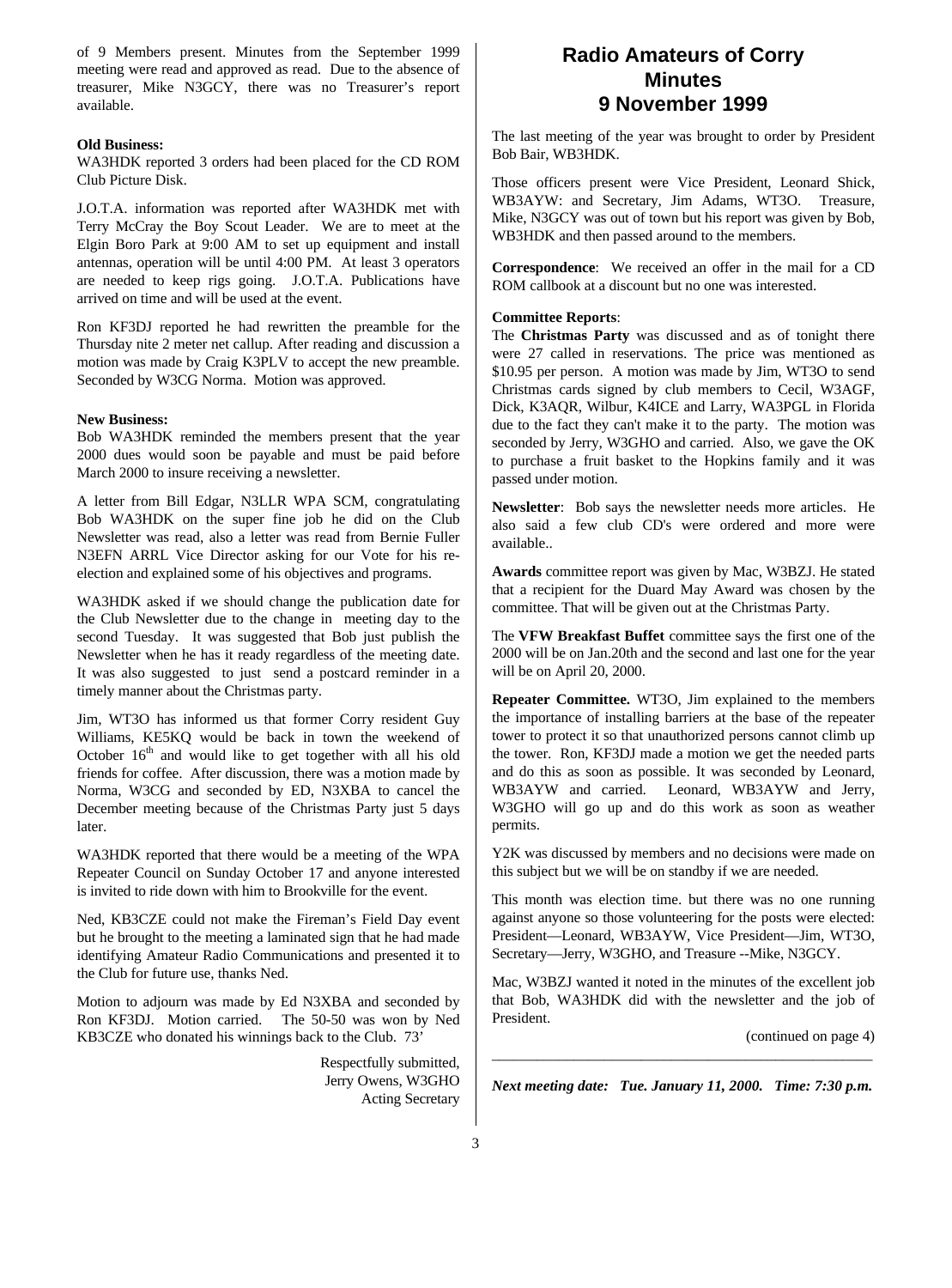A motion to adjourn was made by Leonard, WB3AYW and seconded by Richard, N3YPT.

The 50/50 was won by W3CG.

After the meeting there was a discussion about how to do the work on the tower with Bob, Leonard, and Jerry. The parts needed will be picked up by Jerry, W3GHO and charged to the club.

> Respectfully submitted, Jim Adams, WT3O **Secretary**

# **A LOOK AT CONTEST LOGGING**

\_\_\_\_\_\_\_\_\_\_\_\_\_\_\_\_\_\_\_\_\_\_\_\_\_\_\_\_\_\_\_\_\_\_\_\_\_\_\_\_\_\_\_\_\_\_\_\_\_\_\_

I love to work ham radio . . . Correction. I love to key the mic and run my mouth, or whack the paddles and listen to the roll of the CW. However, there is a part of Ham radio that I don't like-- Logging! Handwriting the log book and QSL cards can be a pain in the neck, especially so if you are in a contest like Field Day or PA QSO party. It's enough to make a ham think about giving up the hobby. Heaven forbid! Well, thanks to this summer's Field Day, I am free of all those headaches now. Let me tell you how it happened.

I operated Field Day with the Anthracite Repeater Association- a small club in Eastern Pennsylvania this summer. The club set up at their repeater site which is on the outskirts of Freeland. It is the highest city in Pennsylvania. This is an amateurs dream. A mountain-top location with a couple camper trailers to operate from. Forty meters was in one camper, 80-, 20-, and VHF were in a large 5th wheel camper that had been gutted and set up for radio operation only. The 20 meter location also could operate 15 and 10 meters. The antenna system at the site stays up all year, ready for any communications emergency.

When I arrived at the site, some club members were starting up the generator and getting ready to check out the equipment before contest time. As I walked around checking out the operating positions I noticed that there was a computer at each operating position. Some were desktop computer systems others were lap tops. When I asked if they used computer logging the answer was "Oh yes. We don't write nothing down. We use the WR9R Field Day Logger." He proceeded to give me a demo of how it worked. It was simple to use and can be used by the operator alone or, in heavy contest, a logger can sit beside the operator and punch the keys. When you start up the program, you are asked for the station call, name, address, number of transmitters, and operating class.

Next it gives you a choice of 5 watts, 150 watts or less, and 150 watts or more; Then a choice of CW, phone, or digital. Then it asks what band you are operating. Once all the information is in there, you are in the operating screen, ready to run. The screen shows a status box and a CW message box at the top. Below that is the entry box with the headings "CALL", "EXCHANGE", and "QTH". Anyone who can type "K3CKO", "3A", and "EPA" can operate the program. It is that simple. Here is how it works:

You listen around the band and find a station you want to work. Key in his call where the cursor is blinking under "CALL". As you type in the call, the program checks it against the log for duplicates and displays the call in the "DUPE" box below the input box. If a call in the "Dupe" box matches the one you just entered, you hit the delete key and he is erased from the input box and you continue hunting. If the station is not a dupe, you work him and enter his signal report and county. when it is correct, hit enter and it is logged. To the right of the dupe box you will see the last twelve entries in the log. You can use "PAGE UP" and "PAGE DOWN" to review the entire log. Any entry in the log can easily be edited also.

Here is another little gem the CW operators will like. When you are in the CW mode, you can build a little cable from the serial port of the computer to the Key input of the transceiver you are using which consists of some twisted pair or shielded audio cable, one general purpose Radio Shack transistor and a single resistor. This will let your computer key your transmitter. then you go to the setup menu and enter the things you want your computer to send to the transmitter. an example follows:

CQ, CQ FD CQ FD DE W3YXE W3YXE + EXCHANGE % TU 2A EPA 2A EPA = QRZ: QRZ DE W3YXE K CALL: % DE W3YXE + HIS: TX ES GL DE W3YXE ! DUPE: SRI DUPE OM DE W3YXE K

*Note: the % symbol tells the computer to insert the other station's call. The + symbol inserts "AR". The = symbol inserts "BK". The ! symbol inserts "SK".*

Now you can use your function keys to send these commonly used phrases. make sure your paddles or straight key is in parallel with the key input to the transceiver so you can exercise your fingers occasionally. ALT-F9 and ALT-F10 will increase and decrease code speed of the computer output. Neat huh?

When you are all done with Field Day, you copy all of the logs for each band onto a single disk, go home and print them and your ready to mail them off and start thinking about next year. No more dupe checking and re-copying logs. Hallelujah! The WR9R software is available from WR9R as shareware and is fully operational as you get it. He just asks for a donation to cover his expenses. I got my copy by searching the Internet for "WR9R" and downloaded it onto a floppy disk.. You can take one floppy around to each operating site and load it onto the hard drive a few minutes before starting. It would be a good thing for a club to purchase one copy and make copies for each person who will operate Field Day so they can play with it at home a few times before the big day. You will learn it fast.

This Field Day experience got me into using computerized logging for my station at home. I have since tried several of them from around the world and have finally settled on a super system that does everything but cook supper. I will talk about that in a later article.

---Bob Swarm, K3CKO

**This is the last issue in this year's membership. RENEW NOW!!!!**

\_\_\_\_\_\_\_\_\_\_\_\_\_\_\_\_\_\_\_\_\_\_\_\_\_\_\_\_\_\_\_\_\_\_\_\_\_\_\_\_\_\_\_\_\_\_\_\_\_\_\_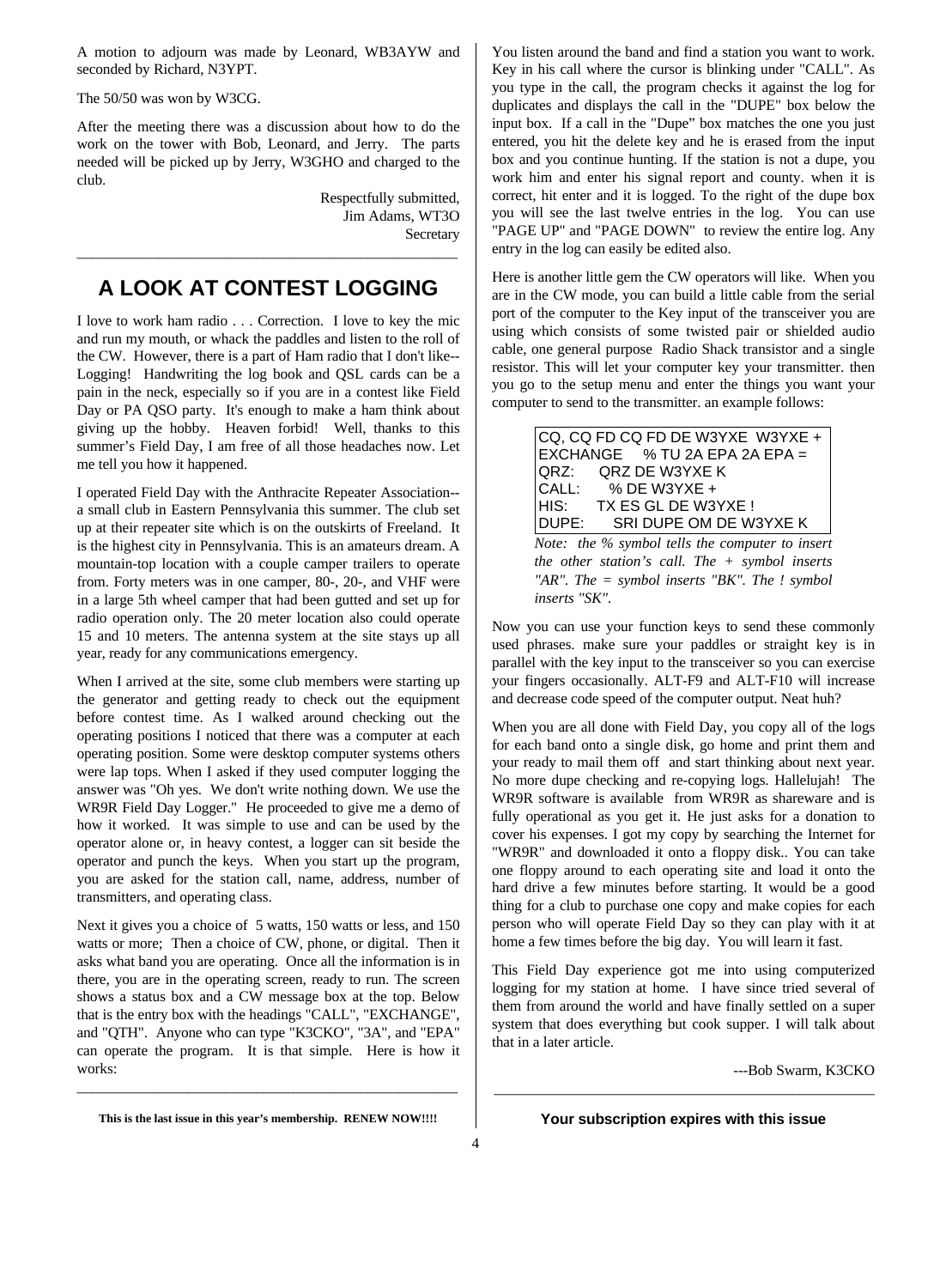### **RF SAFETY: MORE THAN QUESTIONS ON A TEST**

If you did the steps we discussed in the first article, let me say CONGRATULATIONS! This whole issue is something that the title of the article describes best. Many hams have simply disregarded the RF safety rules. The laws are voluntary, not compulsory, and therefore the apathy. But, as my first article outlined, you will



soon be asked if you understand RF safety, and have evaluated your station according to the recommendations laid out in the rules. Oh sure, you may never have to prove you have done it but I suspect that, with the changes being made by the FCC and the prospect of additional amateurs finding their way onto the HF Bands, something is going to give. Why wait until you have to scramble?

### **THE BASIC QUICK CHECK**

There are three basic conditions that effect an RF safety study. Whether or not you meet or exceed the suggested limits depends on these factors. The first of these of course is power**!** There's much more to this than looking at an amplifier, and determining that it is putting out 1,000 watts. Your total power package simply begins with the transmitter. Your complete power study must also include the gain of your antenna, and whether or not your antenna actually increases the effective radiated power of your station.

The second part of the study is time. The length of your transmissions at full power determines whether or not you're within the limits. This gets just a little more complicated than simply reducing the average length of your transmissions. There are two different "environments" in which your signal is of concern. The two are called *"controlled"* and *uncontrolled"* environment. You can actually transmit for a longer period of time, in the *"controlled"* environment than in the "*uncontrolled"* one. Figuring out where the controlled and uncontrolled environments are around your station is actually pretty simple. Anyone in your home, in any room, is in the *"Controlled* " environment. Anyone outside your home is in the "*Uncontrolled"* environment.

Confused? This part is something that you have to work on just a little in order to understand fully. Basically the *uncontrolled* environment is called that because the people who are exposed to the RF you generate, have no control over it. The *controlled* environment gets its name from the fact that people within it, generally know that you are transmitting, and that there are inherent dangers surrounding exposure to it.

Now, here's how time comes into this. You can expose people within the controlled environment for longer periods (up to 30 full minutes) because it is expected you would operate at prudent power levels. The uncontrolled environment time limit is 6 minutes. You can not exceed the maximum power limits, and expose your friends and neighbors to it for more than 6 minutes. So, time and power are factored together!

Distance is the third? Is your antenna next door to someone? Is it so low to the ground that people walking by it can get an RF burn? How about the second floors of nearby homes? If your

10-element Jr. Boomer is pointed at the second floor of your neighbors home, and your station is putting out 1,000 watts, you already have probably figured out that you should do something!

So before we get into rating antennas, and really get into *Maximum Permissible Exposure* calculations, lets review. The three factors you must consider in RF safety are power, time and distance. Any of these three can help you correct potential problems that can cause you to be out of compliance.

In the next article, I'll show you the list of "qualifiers." Simply put, there are basic power level limits for each band. If you generally operate under those limits, you're not even required to conduct an evaluation. But wait! Just because you're under the limits doesn't excuse you from having to know the RF safety rules. Stick with me. Next month's article will definitely open your eyes! 73's!

\_\_\_\_\_\_\_\_\_\_\_\_\_\_\_\_\_\_\_\_\_\_\_\_\_\_\_\_\_\_\_\_\_\_\_\_\_\_\_\_\_\_\_\_\_\_\_\_\_\_\_

--Ron Reiff, KF3DJ

# **A LOOK AT HAMMING IT UP**

--Some interesting contacts I have made

It was Sunday afternoon, about 4:30 PM and the sun was starting to get low in the fall sky. It's usually a good time for 17 meters. I heard a mobile near Jackson City, Kansas calling CQ and went right after him. N0NK and a few friends were headed home from a long week of camping in Yellowstone National Park. As we talked, I realized that Jim was not your garden variety camper--tents, portable gear of every description! He told me that he and his buddies began serious camping a few years ago. They steadily progressed from the backyard, to a campground, to the forest, and now to the mountains. He told me that his QSL card had a picture of his CW rig sitting on top of a set of snowshoes. BINGO! A light came on. I knew I'd seen that picture in QST!

Sure enough, I pulled out a March 1999 edition and there was Jim! Right on the cover! It turns out that Jim Andera is very serious about hamming it from the wilderness. He wrote a great article about it titled *Hamming it Up from an Igloo.* We had a great QSO and I sent him a card to verify it.

Oh yeah, another small world story came out of our chat! It turns out that Jim is from Kansas, and lives pretty cose to AK3R (Scott Wood) and plans to look him up. I love this hobby!

--Ron Reiff KF3DJ

## \_\_\_\_\_\_\_\_\_\_\_\_\_\_\_\_\_\_\_\_\_\_\_\_\_\_\_\_\_\_\_\_\_\_\_\_\_\_\_\_\_\_\_\_\_\_\_\_\_\_\_ **New Officers Elected**

The November club meeting saw the election of new officers for the year of 2000. The Election Committee selected the slate of candidates. There were no nominations from the floor and, since there were no opposition candidates, the officers were elected unanimously. The new officers are:

President, Leonard Shick, WB3AYW Vice President, Jim Adams, WT3O Secretary, Jerry Owens, W3GHO Treasurer, Mike Dzibukowski, N3GCY

Congratulations, and best wishes for a highly successful year.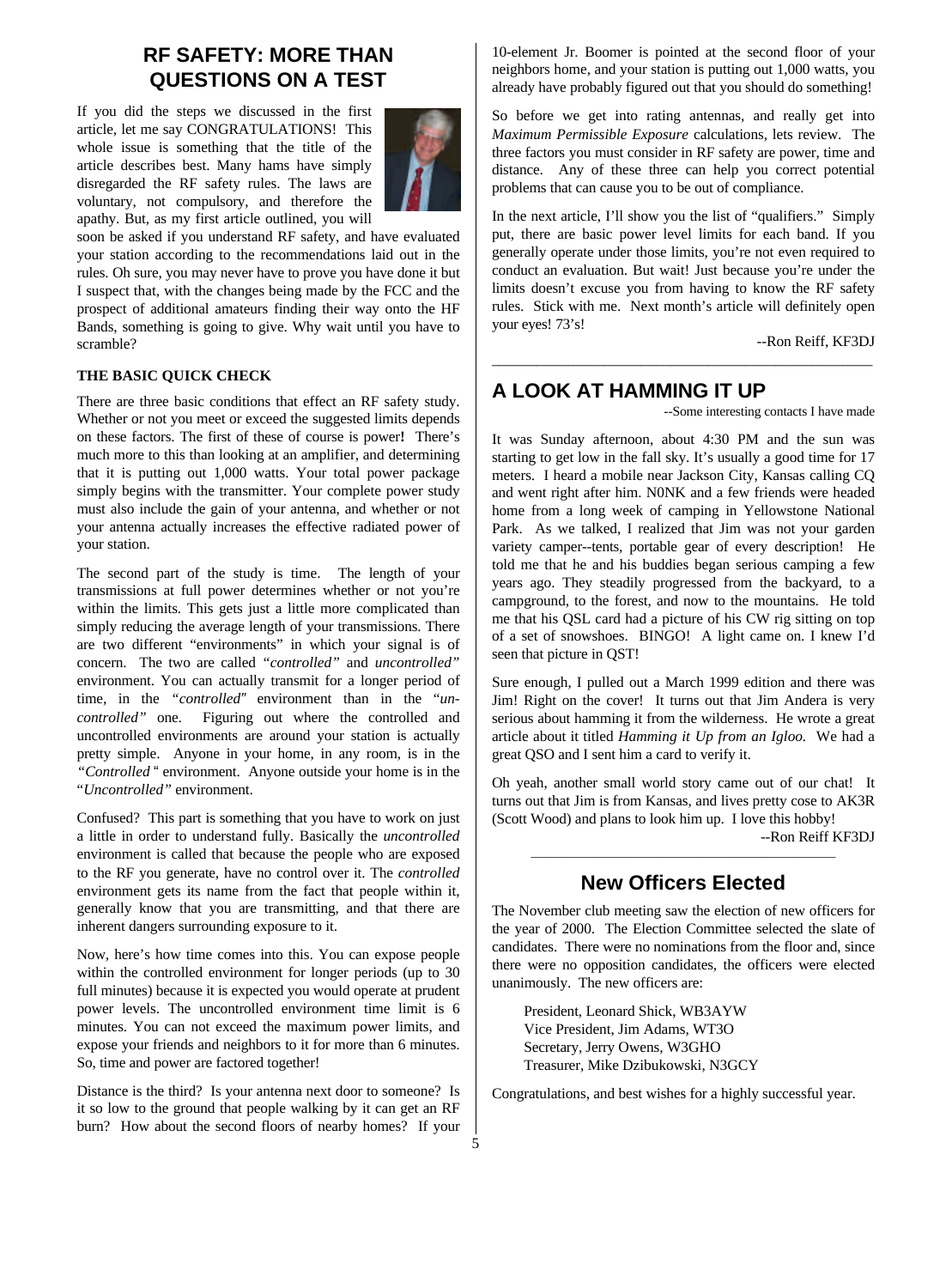### **MEN FROM MARS**

November 1999 marks the 74<sup>th</sup> anniversary of the MARS program as we know it today. It was first established in November 1925 as the Army Amateur Radio System (AARS). The present designation MARS (Military Affiliate Radio System) was first used in 1948 when Army, Air Force, and Navy MARS were included and the name was changed to what we know it as today. Today's motto is Army MARS remains Proud, Professional and Ready.

One way that Army MARS system stays on top of the current mission is to hold an on-air meeting each week, known as the Chief's net, which is held each Friday evening at 0200Z (9:00 PM) EST on the frequency of 6.913 Mhz LSB. Chief Army MARS is Bob Sutton and is personally in attendance most of the time from his station at Fort Huachuca, AZ. The Chief's net is a vehicle to air the latest news and reports and introduce new programs in support of the MARS mission.

One of the Annual events where MARS really shines is *Operation Holidays* which is a special project started several years ago which encourages families and individuals to send MARSGRAMS during the holidays to our service members who are stationed overseas. Each year it has been very successful. This year *Operations Holidays 1999* begins on 12 November. Any person can visit a MARS Affiliate station or use the landline and communicate with a MARS member. If you do not have the complete military address of a service person, a message can be sent to "any service person"--like the "Dear Abby" snail mail program that she promotes. Any of the MARS members who belong to the Radio Amateurs of Corry would be glad to handle messages for the *Operation Holidays* 1999 program. Army Mars members are: Jerry W3GHO/AAR3GF, Arnold N3UBZ/AAT3JG, Bob WA3HDK/AAR3HP, Joe N3MLX/ AAR3IO, John N3NKV/AAR3IN, and Ed N3XBA/AAR3HM.

Army MARS is still looking for a few good operators to carry the program into the  $21<sup>st</sup>$  Century and if you are interested don't hesitate to ask any of the above operators for an application.

--Jerry W3GHO/AAR3GF

### **CLASSIFIED ADVERTISEMENTS**

\_\_\_\_\_\_\_\_\_\_\_\_\_\_\_\_\_\_\_\_\_\_\_\_\_\_\_\_\_\_\_\_\_\_\_\_\_\_\_\_\_\_\_\_\_\_\_\_\_\_\_

**FOR SALE**: Dentron HF-Amplifier GLA-1000, \$200. Leonard, WB3AYW. **SOLD**

**FREE**: Come and get "em!! Many CQ and QST magazines. I have cut out several pages with info on subjects which I wanted to keep in my notebook. Mac W3BZJ. Phone (814) 665-0561.

\_\_\_\_\_\_\_\_\_\_\_\_\_\_\_\_\_\_\_\_\_\_\_\_\_\_\_\_\_\_\_\_\_\_\_\_\_\_\_\_\_\_\_\_\_\_\_\_\_\_\_

\_\_\_\_\_\_\_\_\_\_\_\_\_\_\_\_\_\_\_\_\_\_\_\_\_\_\_\_\_\_\_\_\_\_\_\_\_\_\_\_\_\_\_\_\_\_\_\_\_\_\_\_\_\_\_\_\_\_\_\_\_\_\_\_\_\_\_\_\_\_\_\_\_\_\_\_\_\_\_\_\_\_\_

**FOR SALE**: Envisions 8100 flat-bed scanner. 8 ½ x 14" image size. 800 dpi, SCSI with card and transparency adapter. \$100. WA3HDK@arrl.net. (814) 739-2206.

\_\_\_\_\_\_\_\_\_\_\_\_\_\_\_\_\_\_\_\_\_\_\_\_\_\_\_\_\_\_\_\_\_\_\_\_\_\_\_\_\_\_\_\_\_\_\_\_\_\_\_

**FREE**: Various computer magazines. WA3HDK@arrl.net or call (814) 739-2206.

### **WA3HDK NAMED RECEIPIENT OF DUARD MAY AWARD**

The Duard May Award is the brainchild of Dick Drace, K3AQR, and is financed entirely by him. When Dick wanted to remember his long-time friend, he approached the club who adopted his plan. He asked that a panel of active club members be formed to select the recipient. The original panel consisted of Bruce Burr, KA3JVO; Craig Hill, K3PLV; John Payer, KA3WUM; Bob Bair, WA3HDK; and Ron Munn, N8BQG. The first panel consisted of educators at the urgings of the sponsor. Members of the present panel are Francis McCray,W3BZJ; Craig Hill, K3PLV; Bruce Burr, KA3JVO; and KA3WUM, John Payer.

Recipients are selected on the basis of significant service to the radio community, participation in club activities, and goodness character. Previously the award has been given to: Francis McCray, W3BZJ; Jerry Owens, AB3X (W3GHO); Norma Vanderhoff, W3CG; Cecil Messinger, W3AGF; and Jim Adams, WT3O.



Bob Bair, WA3HDK, was named recipient of the Duard May Award at this year's Christmas Party. Ron Rieff, KF3DJ, presented the award.



Francis McCray, W3BZJ, received awards for perfect attendance on both the 2- and 10-M nets. Leonard Shick, WB3AYW, had perfect attendance for the 2-M net.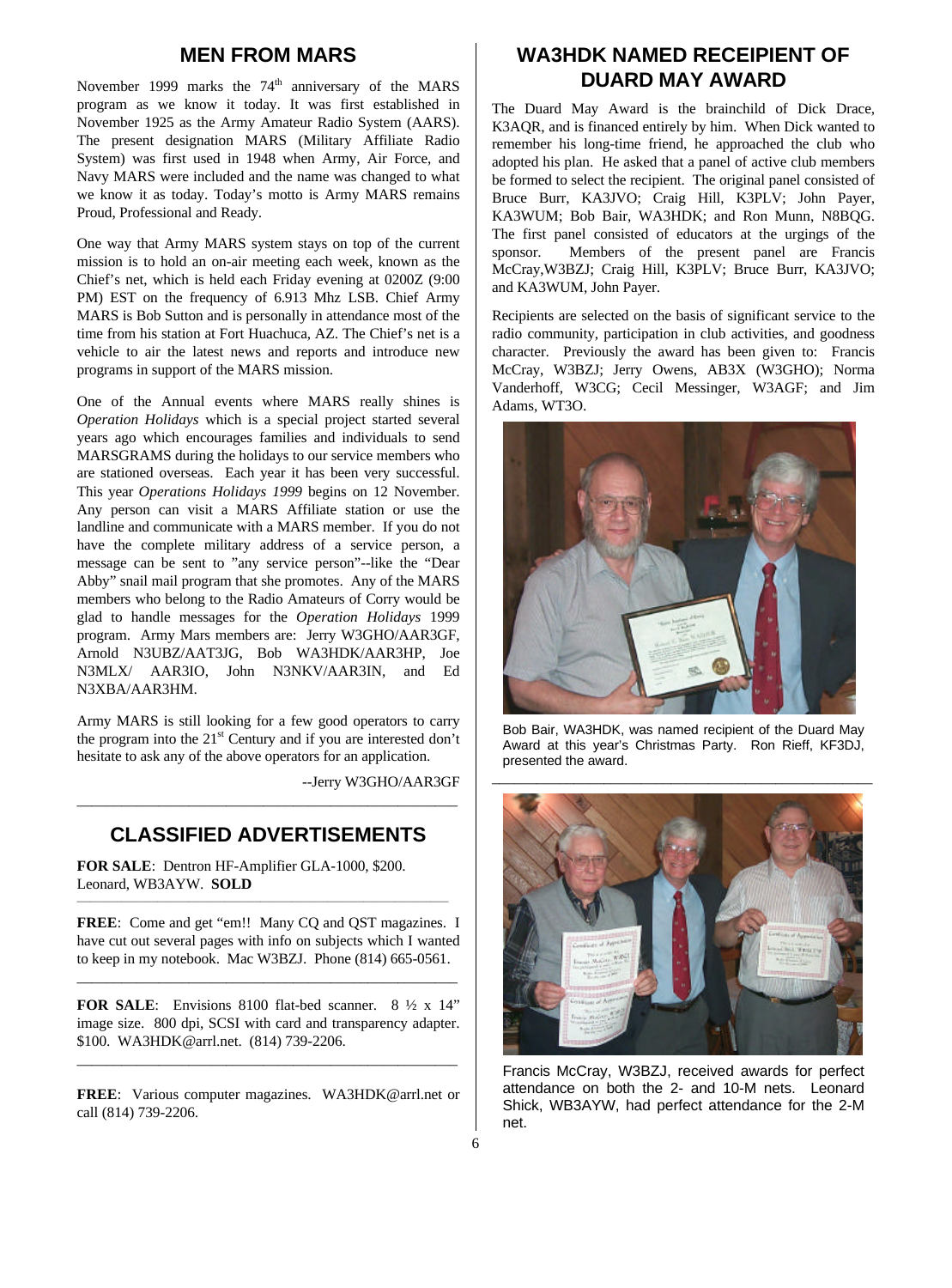### **Christmas Party Snapshots**



Jerry Nelson, KC2AUS and XYL Debbie, N2MQ. Debbie was co chairman of this year's party.



Co-chair Norma Vanderhoff, W3CG and Rob Jacobs, N3OCL



Mike Dzuibkowski, N3GCY, keeper of the tickets and Ron Rieff, KF3DJ, Master of Ceremonies, and Jerry Owens, W3GHO, Winner of the 'Free Meal' drawing. Jerry says that he will put the prize to good use.



Eric Smrcka's piano renditions provided entertainment before and during the party.

## **W3YXE TOWER GETS ANTI-CLIMB DEVICE**

The repeater site was recently updated when Jerry, W3GHO and Leonard, WB3AYW built and installed anti-climb guards on the tower. The guards are constructed of ½ inch plywood and surround the first eight feet of the tower. The action was initiated when it was called to our attention that a family with youngsters was occupying the dwelling near the tower. When asked for volunteers at the November meeting to erect the guards, Jerry and Leonard came forward. The action makes it harder to service the site, but should make the site more secure. Good work guys!

### **Amateur Restructuring is Here: Three License Classes, One Code Speed**

\_\_\_\_\_\_\_\_\_\_\_\_\_\_\_\_\_\_\_\_\_\_\_\_\_\_\_\_\_\_\_\_\_\_\_\_\_\_\_\_\_\_\_\_\_\_\_\_\_\_\_\_\_\_\_\_\_\_\_\_\_\_\_\_\_\_\_\_\_\_\_\_\_\_\_\_\_\_\_\_\_\_\_\_\_

NEWINGTON, CT, Dec 30, 1999--Amateur Radio will get a new look in the new millennium. The FCC today issued its long-awaited Report and Order in the 1998 Biennial Regulatory Review of Part 97--more commonly known as "license restructuring." The bottom line is that starting April 15, 2000, there will be three license classes--Technician, General, and Amateur Extra--and a single Morse code requirement--5 WPM.

"We believe that an individual's ability to demonstrate increased Morse code proficiency is not necessarily indicative of that individual's ability to contribute to the advancement of the radio art," the FCC said. Besides drastically streamlining the Amateur Radio licensing process, the FCC said its actions would "eliminate unnecessary requirements that may discourage or limit individuals from becoming trained operators, technicians, and electronic experts." Although no new Novice and Advanced licenses will be issued after the effective date of the Report and Order, the FCC does not plan to automatically upgrade any existing license privileges. The ARRL had proposed a one-time across-the-board upgrading of current Novice and Tech Plus licensees to General class, but the FCC declined to adopt the idea. This means that current licensees will retain their current operating privileges, including access to various modes and subbands, and will be able to renew their licenses indefinitely. Starting April 15, 2000, individuals who qualified for the Technician class license prior to March 21, 1987, will be able to upgrade to General class by providing documentary proof to a Volunteer Examiner Coordinator, paying an application fee, and completing FCC Form 605. The FCC's decision not to automatically upgrade Novice and Tech Plus licensees means the current Novice/Tech Plus HF subbands will remain and not be "refarmed" to higher class licensees as the ARRL had proposed. The FCC said it did not refarm these subbands because there was "no consensus" within the amateur community as to what to do with them.

As it had proposed earlier, the FCC decided to lump Technician and Tech Plus licensees into a single licensee database, all designated as "Technician" licensees. Those who can document having passed the 5 WPM Morse code examination will continue to have the current Tech Plus HF privileges. "If documentation is needed to verify whether a licensee has passed a telegraphy examination, we may request the documentation from that licensee or the VECs," the FCC said.

In addition to reducing the number of license classes from six to three and eliminating the 20 and 13 WPM code tests, the FCC also will reduce the number of written examination elements from five to three, authorize Advanced Class hams to prepare and administer General class examinations, and eliminate Radio Amateur Civil Emergency Service (RACES) station licenses. RACES will remain, however. "After review of the record, we conclude that we should eliminate RACES station licenses because RACES station licenses are

(continued on page 8)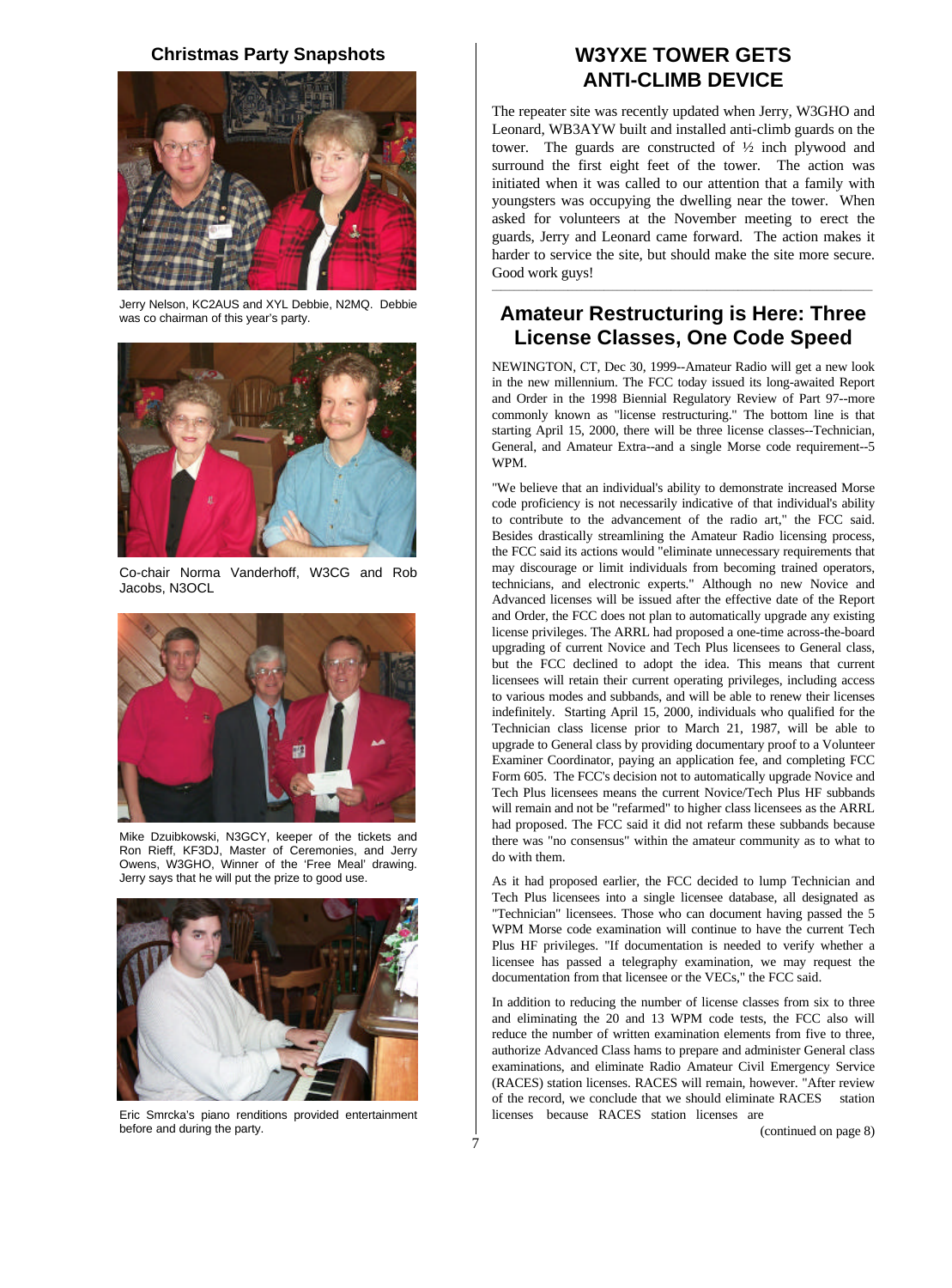unnecessary for amateur stations and amateur service licenses to provide emergency communications," the FCC said.

Under the new licensing scheme, there will be four examination elements. Element 1 will be the 5 WPM Morse code exam. Element 2 will be a 35-question written test to obtain a Technician license; Element 3 will be a 35-question written test to obtain a General license, and Element 4 will be a 50-question written test for the Amateur Extra license. The FCC has left it in the hands of the National Conference of VECs Question Pool Committee to determine the specific mix and makeup of written examination questions. Current Amateur Radio study materials remain valid at least until the new rules become effective in April.

The FCC's new licensing plan means someone will be able to become a ham by passing a single 35-question written examination. The plan also simplifies and shortens the upgrade path from the ground floor through Amateur Extra--especially since amateurs will only have to pass one Morse code test. Elimination of the 13 and 20 WPM Morse requirements also means an end to physician certification waivers for applicants claiming an inability to pass the Morse code examination due to physical handicap.

The effective date provides a window of upgrade opportunity for current Advanced licensees. Between now and April 15, current Advanced holders may take the existing Element 4B, a 40-question test, giving them credit for having passed the current Extra written examination. Likewise, holders of a Certificate of Successful Completion of Examination (CSCE) for Elements 3B or 4B dated on or after April 17, 1999, will be able to qualify for General or Amateur Extra respectively when the new rules go into effect on April 15, 2000.

The FCC disagreed with the League's suggestion that it undertake a restructuring of operating privileges along with licensing restructuring. "We believe that in light of ongoing discussions concerning implementation of new and more modern communications technologies within the amateur service community, we should accord the amateur service community an opportunity to complete such discussions and possibly reach a consensus regarding implementation of new technologies before we undertake a comprehensive restructuring of the amateur service operating privileges and frequencies," the FCC said in its Report and Order.

In its amendments to Part 97, the FCC's Report and Order refers to a "Club Station Call Sign Administrator," something that does not exist under the current rules and which was not explained in the R&O itself. An FCC spokesperson said the Commission plans to issue a Public Notice soon to explain the program and to solicit qualified entities to serve as call sign administrators for club station applications.

A copy of the entire Report and Order (FCC 99-412) is available on the ARRL Web site in Adobe PDF format or from the FCC Web site in plain text.

> --Copyright © 2000, American Radio Relay League, Inc. All Rights Reserved.

### \_\_\_\_\_\_\_\_\_\_\_\_\_\_\_\_\_\_\_\_\_\_\_\_\_\_\_\_\_\_\_\_\_\_\_\_\_\_\_\_\_\_\_\_\_\_\_\_\_\_\_ Frequently Asked Questions about Amateur Radio Restructuring

#### **1. Will anyone lose any Amateur Radio operating privileges after April 15, 2000?**

No! All current license classes and privileges will remain the same, and all licensees will be able to renew their licenses indefinitely. (The sole exception is for those who obtained a Technician license or exam credit prior to March 21, 1987--see question 4, below.) The primary difference is that the FCC will stop issuing new Novice and Advanced class licenses after April 15, 2000. Beyond that, current Technician and Technician Plus licensees will be lumped into a single Technician licensee FCC database. When renewed, current Technician Plus licenses will be stamped simply "Technician." Technicians who have passed Element 1, the 5 WPM Morse code examination, will enjoy current Tech Plus HF privileges, but the burden of proof of having passed Element 1 (5 WPM or any higher Morse code element) will be on the licensee.

#### **2. I currently hold a Tech Plus license. Can I take the current General class written examination (Element 3B) right now, then apply for an upgrade to General after April 15, 2000? I'm a little confused on this point.**

Yes. The FCC has told the League that current Tech Plus licensees holding a Certificate of Successful Completion of Examination (CSCE) for Element 3B on April 15, 2000, may apply for a General class upgrade. The present Element 3B examination has 30 questions; the new Element 3 test will have 35, so the advantage to test before April 15, 2000, is slight. CSCE holders must attend a Volunteer Examiner session, complete Form 605, attach a valid CSCE, and pay the required application fee (\$6.65 for the ARRL-VEC), if the VEC you use charges a fee. To be valid on April 15, 2000, your CSCE will have to be dated on or after April 17, 1999. A CSCE is only good for 365 days.

#### **3. I hold an Advanced class license. Can I take the current Amateur Extra class written examination (Element 4B) right now, then apply for an upgrade to Extra after April 15, 2000?**

Yes. See question 2, above. The advantage here is that the current Advanced licensee will face a slightly shorter 40-question examination under the current licensing regime to get a CSCE for the current Element 4B. The new Extra class Element 4 will contain 50 questions (and is expected to contain many of the present Advanced class question pool technical questions). To be valid on April 15, 2000, your CSCE will have to be dated on or after April 17, 1999. A CSCE is only good for 365 days.

#### **4. I got my Technician license under the old system prior to March 21, 1987, and I now hold a Tech Plus license as a result. I understand that I'm now eligible to upgrade to General without having to take an additional examination. Is this correct?**

Yes. Holders of a pre-March 21, 1987, Technician class license (or a CSCE) may claim credit for a new General class license after April 15, 2000. This is because under the old system, the written examination for Technician and General class was identical; the only difference was that Technicians had to pass a 5 WPM Morse code test, while Generals had to pass a 13 WPM Morse code test. The upgrade is not automatic, however. You will have to apply through a Volunteer Examiner test session, complete Form 605, attach documentary proof of having completed the requirements for a Technician license prior to March 21, 1987, and pay an application fee, if any, to the VEC involved.

#### **5. What do I need for "documentary proof" of having held my Technician license before March 21, 1987?**

Obviously, if you have an original or a copy of your Technician license issued anytime prior to March 21, 1987, that would suffice. Other documentary evidence could include an original CSCE for Element 3 issued prior to t hat date; an FCC verification letter of having held a (continued on page 10)

Technician license prior to March 21, 1987; a document from the FCC's contractor, ITS Inc; or possibly a Callbook listing dated prior to March 21, 1987, indicating your license class as Technician.

#### **6. I've lost my old license and didn't keep any copies. How do I get verification from the FCC that I held a Technician license prior to March 21, 1987?**

You can write the FCC, Wireless Telecommunications Bureau, 1270 Fairfield Rd, Gettysburg, PA 17325. Provide the FCC with your name, address, and current call sign as well as all details of your licensing.

(continued on page 9)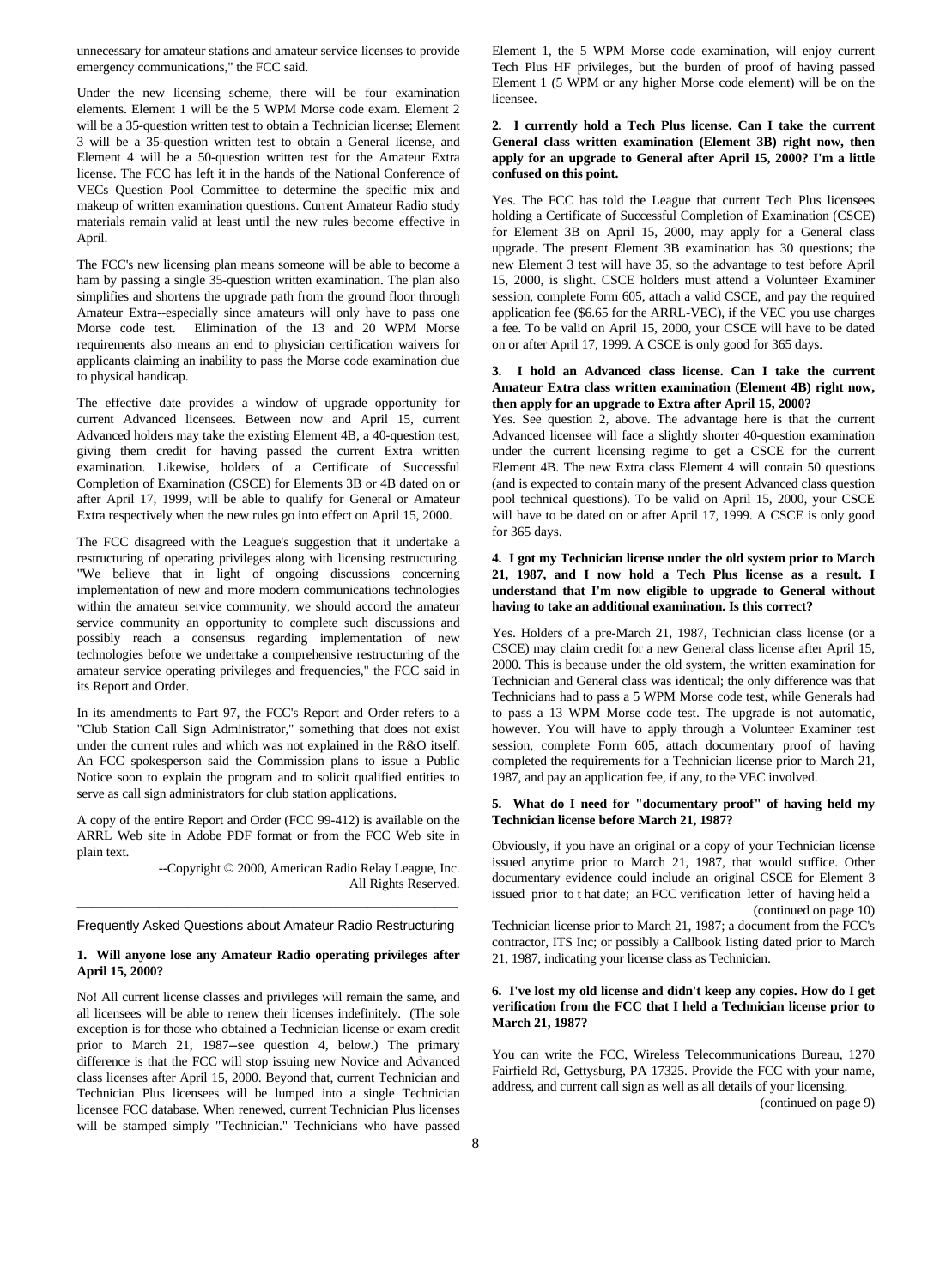The FCC may be able to verify in writing that you held a Technician license prior to March 21, 1987. You also may contact ITS Inc (visit http://www.itsdocs.com/). For a fee, ITS will research prior licensing records and should be able to provide you with the necessary documentary proof.

### **7. I've got an Advanced ticket now. Someone told me that I'll revert to General on April 15, 2000. Is this true?**

Absolutely not, although this rumor has been making the rounds on the Internet and on-air discussion groups. You will continue to be n Advanced class licensee and have Advanced class privileges after April 15. Again, no one loses any privileges, and all license classes stay the same.

### **8. How can I find out where there's a Volunteer Examiner session so I can apply for an upgrade or take an examination element?**

A session search engine is available on ARRL Web at http://www.arrl.org/arrlvec/examsearch.phtml. Also, feel free to contact local VEs or ask local clubs for information on testing sessions in your area.

#### **9. I now hold a General class ticket. Since there won't be any more Advanced tickets issued after April 15, 2000, can't I just take the current Amateur Extra written examination (Element 4B) and use the CSCE to get my Amateur Extra when the new rules become effective?**

Nice try, but, the answer is no. If you're going to take your examination before April 15, 2000, you must complete both Element 4A (instant upgrade to Advanced) and Element 4B, then take your CSCE for Element 4B to a VE session on or after April 15 to apply for your Amateur Extra ticket (this means filling out Form 605 and paying the application fee, if any, to the VEC). And yes, in this example, it means you would need to appear at two test sessions. You also could just wait until April 15 and take the single 50-question Extra class written test.

#### **10. I've got my Advanced now and want to take Element 4B before April 15, 2000. What license manual should I study?**

The new question pool has not been developed yet for the post-April 15, 2000, tests. Use the current Extra Class License Manual, available from the ARRL. New study guides will be developed to reflect the new testing regime. Likewise, those wanting to take Element 3B to upgrade from Tech Plus to General should study the current General Class License Manual, available from the ARRL.

#### **11 Can I use my valid Element 4B credit CSCE for the Extra written examination element to upgrade before April 15, 2000?**

Only if you also pass the 20 WPM Morse code examination. Otherwise, you'll have to apply after April 15, 2000, when the new rules become effective. Remember, your Element 4B CSCE must be dated on or after April 17, 1999, in order to be valid on April 15, 2000. A CSCE is only valid for 365 days.

#### **12. I'd heard that Novices and Tech Pluses would be getting an automatic upgrade to General when the new rules go into effect. Is this true?**

Unfortunately, no. In its comments to the FCC, the ARRL had proposed that the FCC upgrade all holders of Novice and Tech Plus licenses to General class as a one-time action to permit "refarming" current Novice/Tech Plus HF subbands for higher-class licensees. The FCC did not adopt this recommendation in its Report and Order of December 30, 1999, however. \_\_\_\_\_\_\_\_\_\_\_\_\_\_\_\_\_\_\_\_\_\_\_\_\_\_\_\_\_\_\_\_\_\_\_\_\_\_\_\_\_\_\_\_\_\_\_\_\_\_\_\_\_\_\_\_

### **IMPORTANT DATES** VFW FUNDRAISER BREAKFAST - February 20 & April 16

MEETING DATES - February 8, March 14 & April 11

### MADISON, OH HAMFEST - March 26

### **PREZ SEZ**

As the year closes, it is time to take a look at the year past and look ahead to the year coming. 1999 has been a good year for the most part. The Club has prospered thanks to a lot of you.

One of the big success stories this year has been the VFW Breakfast Fund-raisers. Jim, WT3O and Leonard, WB3AYW were the chairmen for the breakfasts, but a lot of you made it the success it was by donating your time to work in the kitchen and clean up afterwards. These breakfasts added much needed funds to our treasury.

The coverage of the Titusville Parade also added to the treasury. Thanks to all of you for participating and to Mike, N3GCY, who chaired the event.

Several events provided experience in communications for our members. The Findley Lake Marathons, the Corry Fly-In gave us a chance to get some publicity. Field Day wasn't as successful as we would have liked, but those participating had a good time. Bill, WM3G, and Bob WA3HDK spent the most time and were present from start to finish. The Summer Picnic was enjoyed by approximately 30 people and the food was *really* good. JOTA provided the scouts a chance to talk to other scouts around the world. Jerry, W3GHO and Bob, WA3HDK were the operators. The Corry Fire Department Field trials was another chance to show off our communications skills. And of course, the Christmas Party was covered elsewhere in this issue.

I want to personally thank Dick, K3AQR for generously funding the Duard May Award and for his contribution articles for the newsletter. Also Jerry, W3GHO and Ron, KF3DJ for their ongoing articles which appear in every issue. Also contributing articles were Craig, K3PLV, Jim, WT3O, and Cecil, W3AGF.

A special thanks goes out to Will, KD3II who did most, if not all, of the grounds keeping at the repeater site. To all the rest of you who I might have missed naming, I want to tell you how much it helps when you volunteer to help with the club activities.

We have a whole new year coming up. We are going to need your input and help to make it successful. You ought to show up at the meetings and contribute your input. Volunteer to Help with the upcoming breakfasts (February 20 and April 16). Join a committee. Get involved!

I've had to cut this short so that I could give you the latest on licensing restructuring. So till next issue . . .when we resume as an editorial column.

\_\_\_\_\_\_\_\_\_\_\_\_\_\_\_\_\_\_\_\_\_\_\_\_\_\_\_\_\_\_\_\_\_\_\_\_\_\_\_\_\_\_\_\_\_\_\_\_\_\_\_\_\_\_\_\_

This week saw engineers from the Philadelphia office of the FCC in the area looking for interference from "ham" stations to the aircraft bands. I'm still not sure that the interference isn't from the fifth harmonic of a CB "slider." In any case, the club's repeater, along with the repeater in Union City and the MARS repeater were checked out and given a "clean bill of health." Ditto for the Warren and Erie repeaters and other sources in this area.

THE RADIO AMATEURS OF CORRY MEET THE SECOND TUESDAY OF EACH MONTH AT THE AMERICAN RED CROSS BUILDING, 134 E. MAIN STREET. SOCIAL GET TOGETHER IS 7:00, MEETING STARTS AT 7:30. SEE YOU THERE!